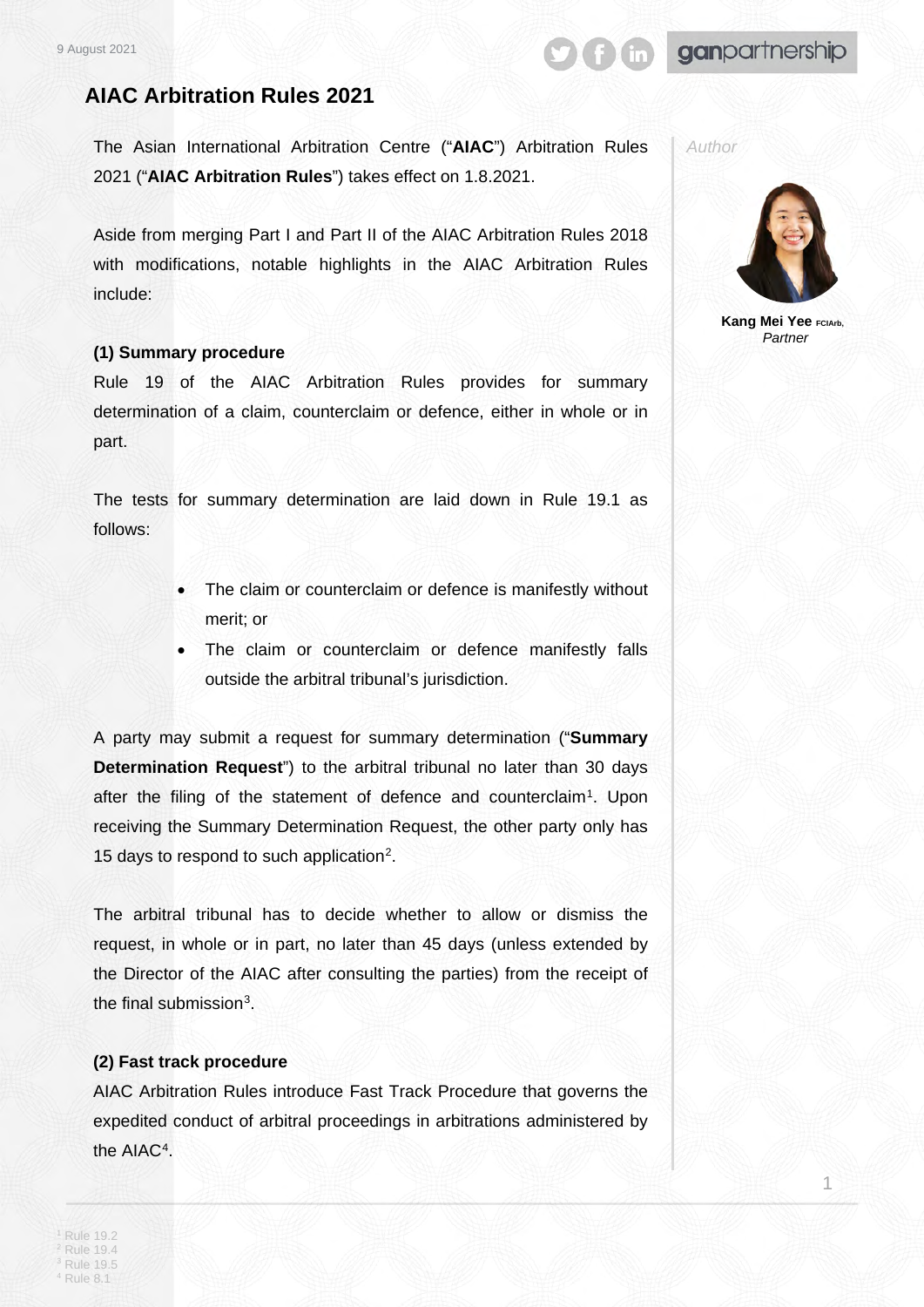# ganpartnership

It is to be noted that a request for the operation of the Fast Track Procedure can only be made if the parties have agreed to adopt the Fast Track Procedure (or any edition of the AIAC Fast Track Arbitration Rules), the amount in dispute is quantified at less than USD500,000 for an international arbitration or less than RM2,000,000 for a domestic arbitration, or there is exceptional urgency<sup>5</sup>.

Under the Fast Track Procedure, the expected timelines for the arbitral proceedings are as follows:



The parties can expect the closure of proceedings no later than 90 days from the delivery of the first Procedural Order.

# **(3) Clear provisions for virtual hearing**

<span id="page-1-2"></span><span id="page-1-1"></span><span id="page-1-0"></span>To cope with the recent changes brought by the pandemic and the consequential restrictions in place, the AIAC Arbitration Rules clarify and acknowledge the use of technology to remotely participate in the arbitral proceedings<sup>[6](#page-1-1)</sup>. That would include attending or appearing at meetings, conferences, deliberations or hearings by using a video conferencing platform, telephone or any other appropriate means<sup>[7](#page-1-2)</sup>.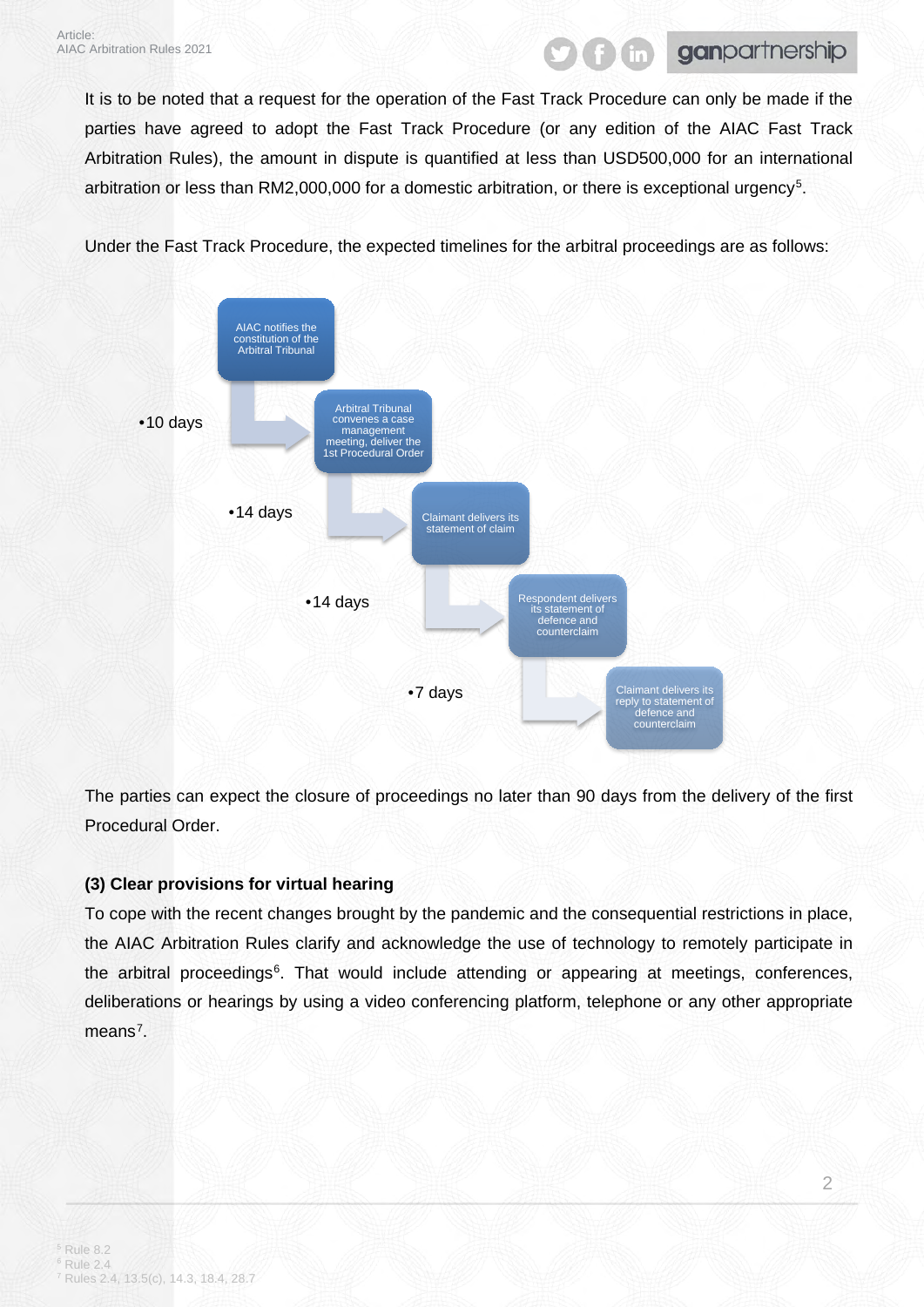# **(4) Third party funding**

The AIAC Arbitration Rules also address third party funding and expressly provide for power of the arbitral tribunal to make necessary enquiries on the existence of third party funding arrangements (including the third-party funder's economic interest in the outcome of the arbitral proceedings) and directing the parties to disclose the existence of such arrangements, as well as any change in circumstances throughout the course of the arbitral proceedings<sup>8</sup>.

**Gonpartnership** 

Rule 1.4 expressly stipulates that the use of third-party funding to finance a party's share of the costs of the arbitration shall not affect nor preclude the adoption of the AIAC Arbitration Rules in an arbitration, unless provided otherwise by a relevant law or an order of any court of competent jurisdiction.

# **(5) Provisions for bifurcation of hearings**

Rule 13.5 stipulates the powers that may be exercised by the arbitral tribunal, one of which is that it may direct bifurcating proceedings.

Where the arbitral proceedings are bifurcated and the arbitral tribunal intends to issue separate final awards by which each issue subject to bifurcation is to be finally decided, the arbitral tribunal shall declare the closure of proceedings in respect of each final award<sup>[9](#page-2-1)</sup>.

#### **(6) Confidentiality**

The AIAC Arbitration Rules expressly stipulate that the duty of confidentiality of an arbitral proceeding extends to the arbitral tribunal, the Director, the AIAC, any tribunal secretary and any witness or expert appointed by the arbitral tribunal<sup>10</sup>.

Rule 44.4 further requires the parties to seek the undertaking of confidentiality from all those that they involve in the arbitration, including any authorised representative, witness of fact, expert or service provider.

In the event of any breaches of confidentiality by a party, the arbitral tribunal has the power to take appropriate measures, including issuing an order or award for costs or damages<sup>[11](#page-2-3)</sup>.

<span id="page-2-3"></span><span id="page-2-2"></span><span id="page-2-1"></span><span id="page-2-0"></span>Besides, it is interesting to note that, in order to promote transparency and development of law, Rule 44.6 provides that an award may be published by the AIAC with the express written consent of the parties, whether in its entirety or in the form of excerpts or a summary, subject to the redaction of all reference to the parties' names and other identifying information.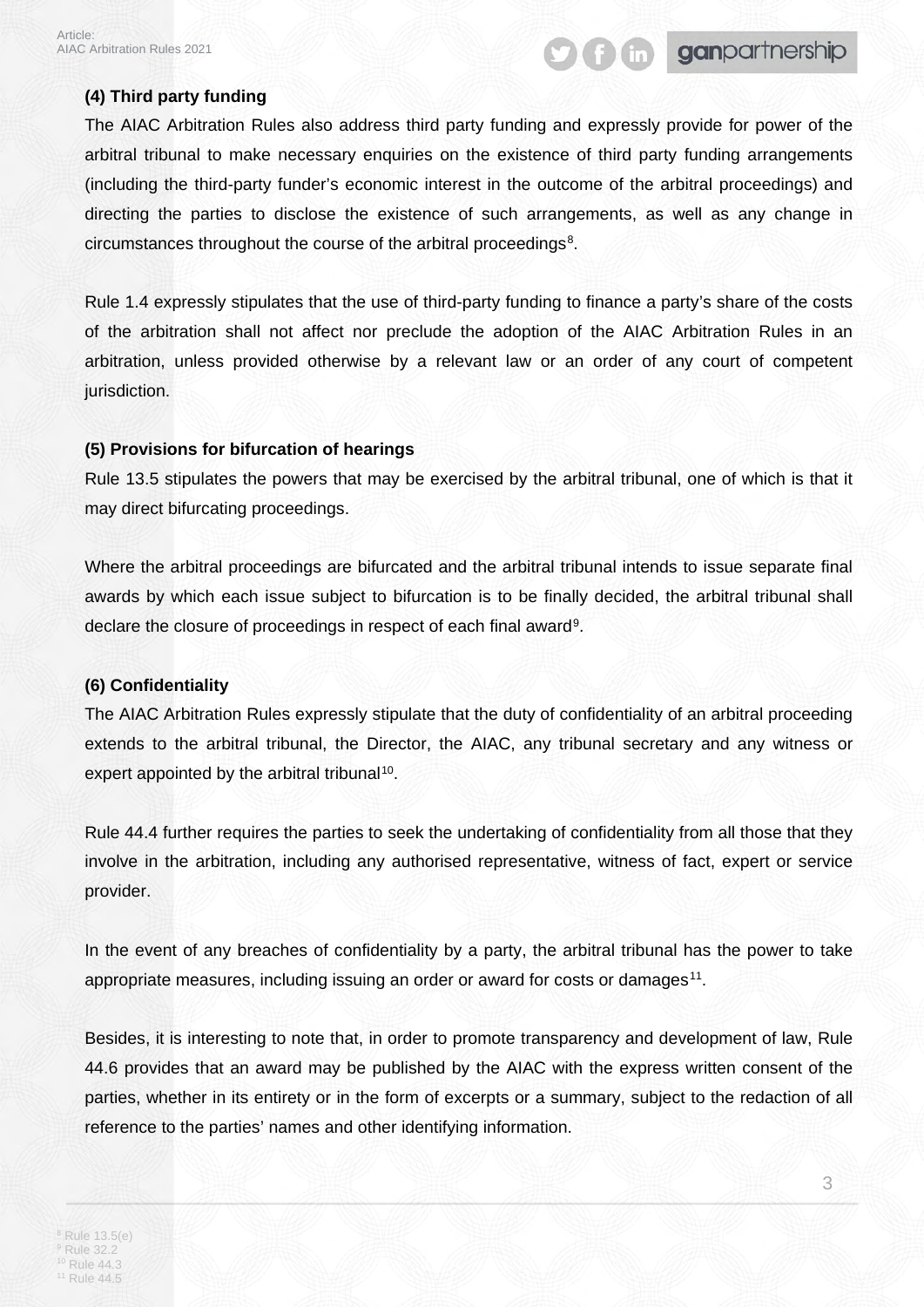# **(7) Multiple parties appointment**

Rule 9(7) provides for the procedure for the appointment of the arbitral tribunal by multiple parties.

If 2 or more arbitrators are to be appointed, and multiple claimants or respondents expressly agree to act collectively and jointly nominate an arbitrator, the following procedure will apply<sup>12</sup>:

| Timeline                                                                   | <b>Number</b><br><b>of</b><br><b>arbitrators</b> | <b>Procedure</b>                                                                                                                                                        |
|----------------------------------------------------------------------------|--------------------------------------------------|-------------------------------------------------------------------------------------------------------------------------------------------------------------------------|
| Within<br>30<br>days of the<br>delivery of<br>the notice of<br>arbitration | Even-numbered<br>arbitral tribunal               | Each claimant (or group of claimants) and each<br>respondent (or group of respondents) shall<br>nominate half the number of arbitrators for<br>Director's confirmation. |
| to the last<br>respondent                                                  | Odd-numbered<br>arbitral tribunal                | Each claimant (or group of claimants) and each<br>respondent (or group of respondents) shall<br>nominate an equal number of arbitrators.                                |
|                                                                            |                                                  | The arbitrators then nominate a<br>presiding<br>arbitrator within 30 days of their appointment for<br>Director's confirmation.                                          |

If the parties fail to reach an agreement on the abovementioned appointment, the Director will constitute the arbitral tribunal upon request of any party<sup>13</sup>. In such event, any nominated arbitrators will be excluded from consideration and any appointed arbitrators will be released unless the parties agree otherwise<sup>[14](#page-3-2)</sup>.

# **(8) Consolidation of claims arising out of multiple contracts**

The claimant shall submit a consolidation request to the AIAC where a single notice of arbitration is delivered to the respondent in respect of claims arising out of multiple contracts between the same parties<sup>15</sup>.

<span id="page-3-4"></span><span id="page-3-3"></span><span id="page-3-2"></span><span id="page-3-1"></span><span id="page-3-0"></span>Rule 22.5 lays down the factors to be considered by the Director in deciding whether to allow the consolidation request. If the Director dismisses the request, the claimant is required to issue separate notices of arbitration pursuant to each contract and submit separate registration requests (previously known as 'commencement request')<sup>[16](#page-3-4)</sup>.